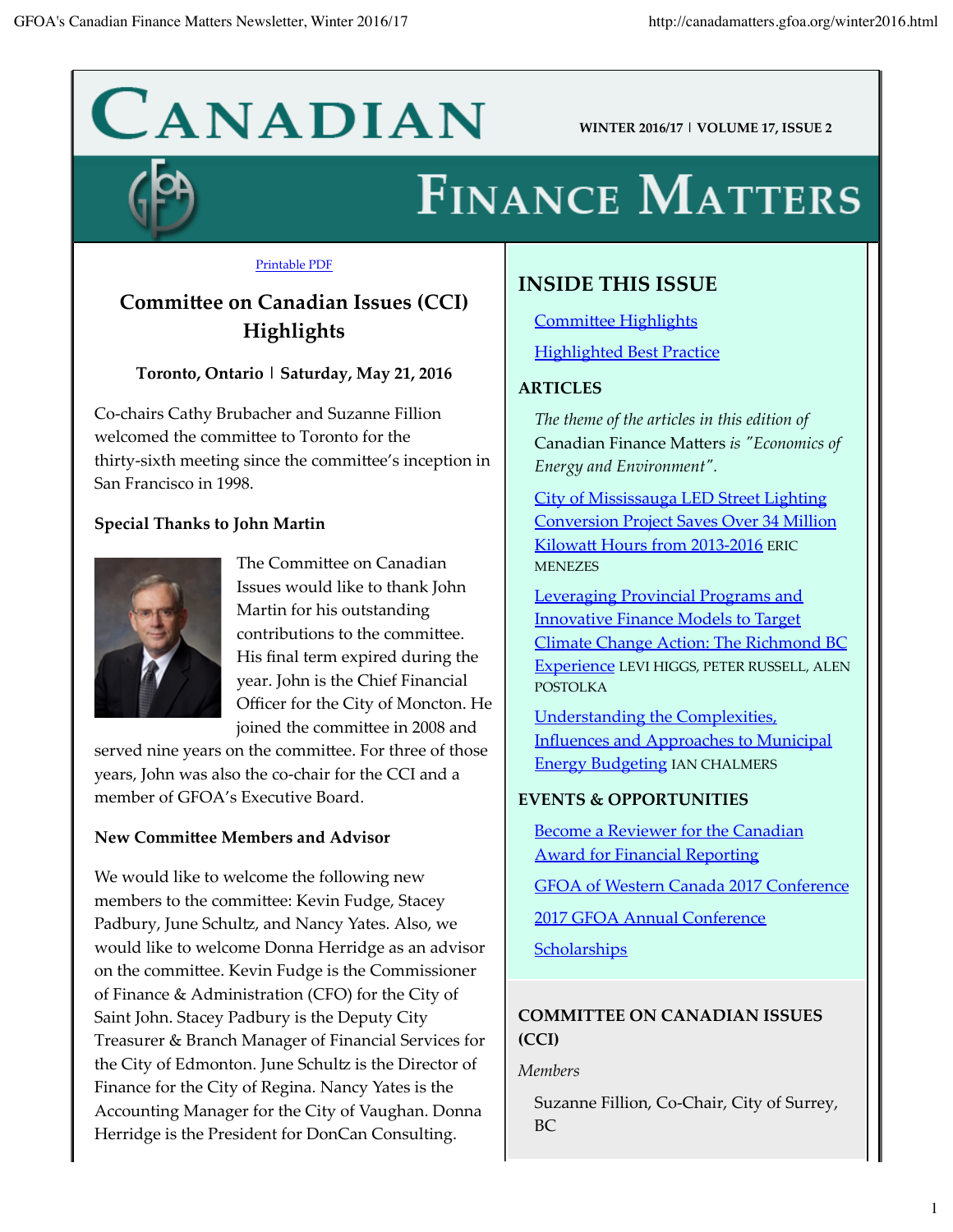#### **Update to the Committee**

Suzanne Fillion and Cathy Brubacher provided an update on some of the activities of the GFOA Executive Board and noted the following key items:

- The total conference attendees for the GFOA Annual Conference in Toronto was 4,419, and 388 of the attendees were from Canada. Approximately 200 individuals attended the Canada Day presentations at the conference.
- The Canadian Award for Financial Reporting Program continues to grow. In 2016, a total of sixty-nine governments participated in the program.
- The GFOA is in the process of revising/updating its strategic plan.
- GFOA consulting services continue to grow.

## **Professional Development Task Force** GFOA Annual Conference in Toronto - Canada Day

The Professional Development Task Force coordinated with the committee the Canada Day presentations at the GFOA annual conference. Tina Tapley, co-chair of the Professional Development Task Force, reviewed the agenda for the Canada Day presentations, which took place on Sunday, May 22, at the GFOA annual conference. She thanked the committee members and staff for their work in coordinating the sessions. Canada Day was a full day of topics that were specifically relevant to Canadian finance officers.

#### **Professional Development Task Force** Selection of the Canadian sessions for the next annual conference in Denver

The Professional Development Task Force coordinates the Canadian Update and the Canadian session at the

Catherine Brubacher, Co-Chair, City of Brantford, ON Kevin Bertles, City of Vernon, BC Jeffrey Dalley, City of Yellowknife, ON Bruce Fisher, Halifax Regional Municipality, NS Kevin Fudge, City of Saint John, NB Clae Hack, City of Saskatoon, SK Patrice Impey, City of Vancouver, BC Glen Jarbeau, City of Spruce Grove, AB Josie La Vita, City of Toronto, ON Rick Masters, City of Calgary, AB Paul Olafson, City of Winnipeg, MB Stacey Padbury, City of Edmonton, AB June Schultz, City of Regina, SK Tina Tapley, The City of Fredericton, NB Yves Prosper Tedom, Town of Hampstead, QC Valentina Todoran, Montreal-West, QC Fuwing Wong, Town of Caledon, ON Nancy Yates, City of Vaughan, ON Committee Advisors

Mark Gilbert, Dalhousie University, Halifax, NS

Donna Herridge, DonCan Consulting, Mississauga, ON

**GFOA Staff Members** 

Stephen Gauthier, Jim Phillips

GFOA annual conference. Tina Tapley led the discussion in selecting potential topics for the two Canadian-specific sessions for the next GFOA annual conference in Denver in 2017. The committee recommended the following five topics for those two Canadian sessions:

- Strategic Plans communicating them, coordinating sub-plans, measuring outcomes (KPIs), adhering to them
- Asset management / Infrastructure replacement / Deficit
- Technology changes to, wondering better/smarter
- Long-term relationships / funding between provinces and municipalities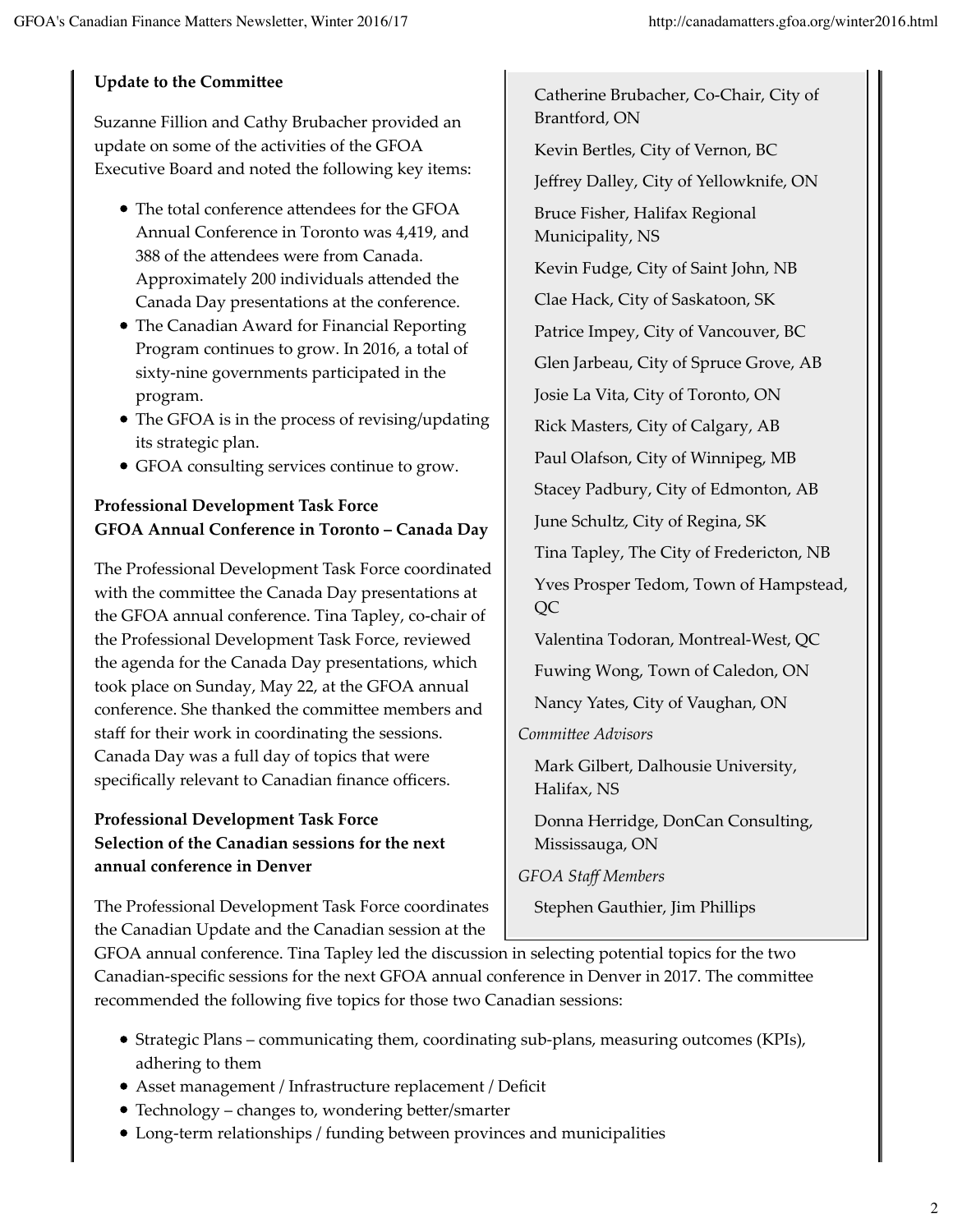• Managing taxpayer expectations

The committee will make a final decision on the topics for the two Canadian sessions at its next winter meeting.

#### Recruiting Canadian reviewers for the GFOA Canadian Award for Financial Reporting Program

The committee discussed ways to recruit additional reviewers for the GFOA Canadian Award for Financial Reporting Program. Some of the committee members discussed the positive impact of having a staff member volunteer as a reviewer, which increases the awareness of the requirements for a government to achieve the Canadian Award for Financial Reporting. The committee members brought forward names of individuals that would be a good fit to serve as reviewers for the Award Program.

#### **Standards Task Force** Review of Best Practices and Advisories for their applicability in Canada

The Standards Task Force is responsible for bringing forward GFOA best practices and advisories to the committee for the CCI to determine if they would be applicable in Canada. Patrice Impey and Bruce Fisher, the co-chairs for the Standards Task Force, discussed potential GFOA best practices and advisories that will be reviewed by the committee at the next winter meeting.

The committee will also examine at a future date how best to present the best practices and advisories that are applicable in Canada on GFOA's website. The **GFOA** best practices and advisories that the committee has decided are applicable in Canada can currently be viewed in the Canadian Finance section on GFOA's website.

#### **Advocacy & Communications Task Force Canadian Newsletter**

The Advocacy & Communications Task Force coordinates the GFOA Canadian Newsletter, Canadian *Finance Matters.* The committee thanked Fuwing Wong, co-chair of this task force, for his outstanding work in editing the newsletter. The theme for this newsletter is "Economics of Energy and Environment".

#### Roundtable discussion on major issues

The committee members each discussed important finance issues, which included some of the following topics:

- Strategic Plans communicating them, coordinating sub-plans, measuring outcomes (KPIs), adhering to them
- Technology changes to, wondering better/smarter
- Multi-year budgeting
- Open data
- Affordable Housig Issues
- Long-term relationships / funding between provinces and municipalities
- Asset management / Infrastructure replacement / Deficit
- Transit
- Social Issues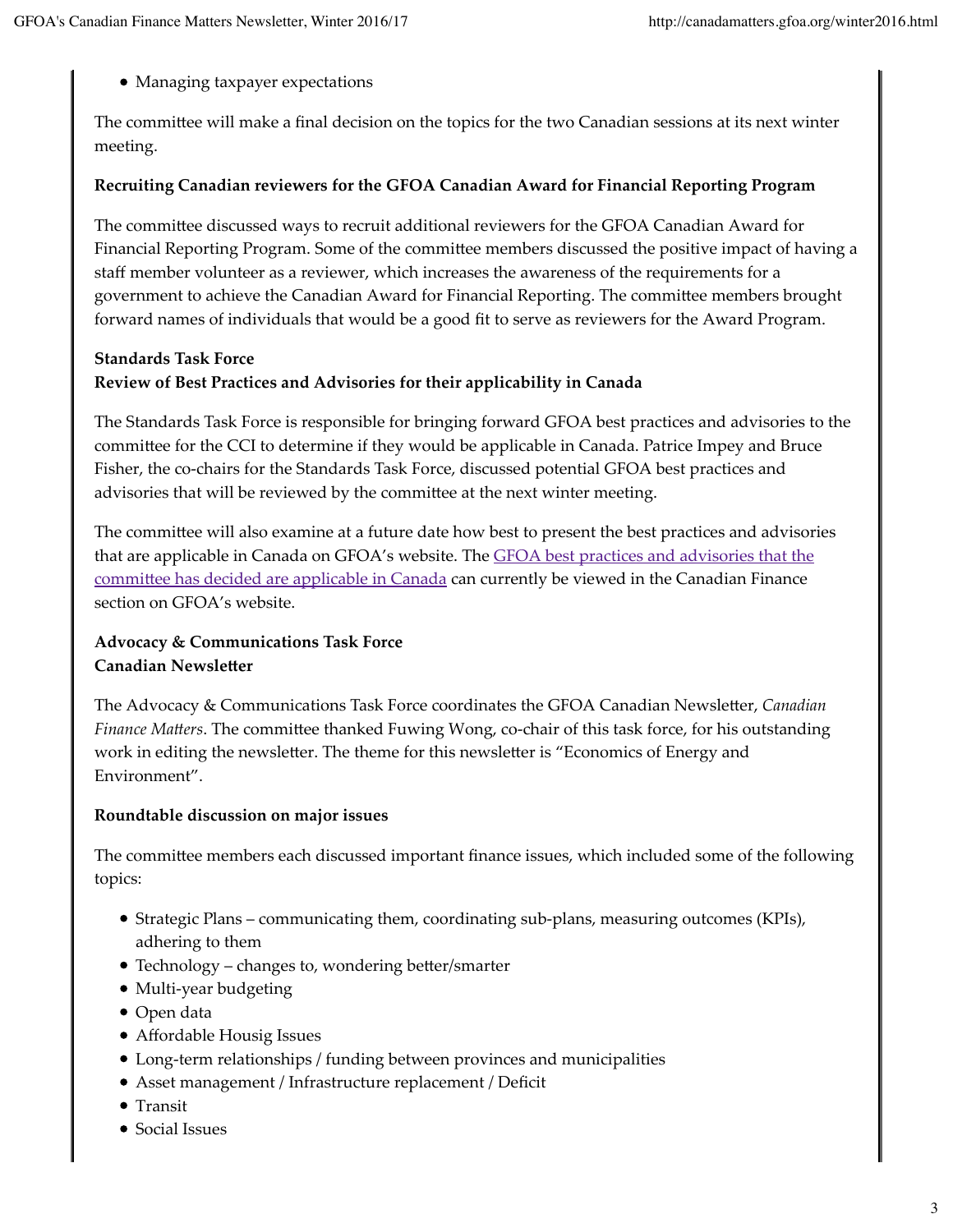- Downtown revitalization
- DC's / Master plans / Growth
- Human Resources plan succession planning
- Managing taxpayer expectations

#### **Other business**

A letter was presented to GFOA President Marc Gonzales thanking him for participating in the Western Canada GFOA conference last year.

#### Recognition of committee members whose final term is ended

A letter was presented by the CCI to John Martin thanking him for the outstanding work on the committee as co-chair of the committee and for hosting a winter meeting in Moncton. A letter was also provided to Greg Kliparchuk, the Executive Director and Senior Financial Officer with the Government of Alberta, for his outstanding work as co-chair of the Professional Development Task Force in working with staff to coordinate the Canadian sessions at the GFOA annual conferences.

#### Date of the next meeting

The next CCI meeting will be in Winnipeg on Friday, January 13th, and Saturday, January 14th.

<u>top</u>

## **Highlighted Best Practice**

A section of the GFOA website is dedicated to the GFOA's best practices that are applicable in Canada. One of the best practices that the Committee on Canadian Issues would like to highlight is Long-Term Financial Planning. This best practice recommends that all governments regularly engage in long-term financial planning that encompasses the elements and essential steps listed in this best practice.

top

The theme of the articles in this edition of Canadian Finance Matters is "Economics of Energy and Environment". If you have ideas for themes that could be addressed in future editions of this newsletter, please email those ideas to *Fuwing Wong*.

## City of Mississauga LED Street Lighting Conversion Project Saves Over 34 **Million Kilowatt Hours from 2013–2016**

Eric Menezes, C.E.T., Street Lighting Supervisor, City of Mississauga, eric.menezes@mississauga.ca

In 2013, The City of Mississauga started converting 50,000 street lights from High Pressure Sodium (HPS) street lights to Light Emitting Diode (LED) lights to reduce energy consumption, save on maintenance and hydro costs and reduce the City's carbon footprint. By using LED technology, Mississauga is a leader in promoting technology for a greener environment, in conserving energy and reducing harmful greenhouse gas emissions. The City substantially completed the LED Street Lighting Project in mid-2016.

The City has attained a 50 per cent reduction in maintenance costs and has realized an average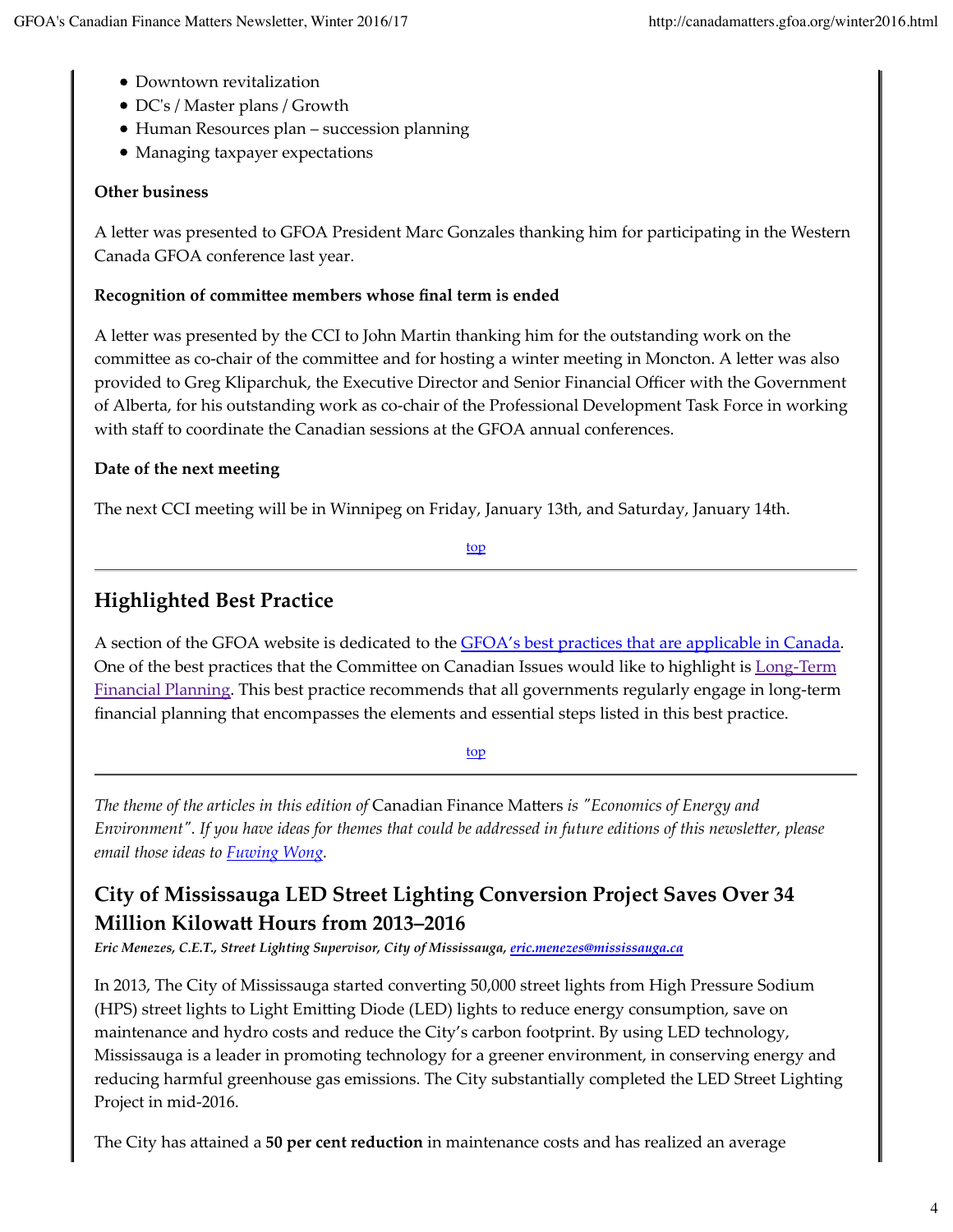reduction of 63 percent in energy consumption to date. This has led to significant cost savings in annual street lighting maintenance and hydro costs. The City has saved over \$5 million in hydro costs (over 34 million kWh of energy) from January 2013 to May 2016 through the use of LED street lights. This is equivalent to the total electricity consumed by all of the City's arenas and community centres in 2015.

The City of Mississauga financed the LED Conversion project through debt financing with an expected payback of five to six years after completion of the project. The business case was based on energy savings expected from the use of LED luminaires, additional savings from the use of adaptive controls and a 50% reduction in annual maintenance costs.

The LED Street Lighting Conversion Project includes a state-of-the-art street light monitoring system with the ability to detect malfunctioning street lights multiple times daily and transmit this information wirelessly. The new monitoring system checks the status of street lights, power loss, malfunctions, and energy consumption in real time. The system is programmed so that if a luminaire loses communication to the central controller, it will automatically turn itself "ON" to ensure night illumination.

The system also provides dimming capabilities and automatic lumen output adjustment based on the luminaires lumen depreciation curves. It allows the City to regulate the light output to design values based on L70 data and then automatically regulate lumen output to compensate for the luminaires lumen depreciation over the life of the luminaire.

LED street lights, being dark sky compliant, reduce the amount of light pollution into the sky, and the white light of LED provides a light source with better visibility to both pedestrians and motorists, as LED lighting offers better clarity and an improvement in the ability to identify colours at night over the old High Pressure Sodium (HPS) light source.

A detailed asset of poles, luminaires and wiring was input by City staff during the LED conversion. The data was incorporated into the adaptive controls software to create a one-stop point for all information on any specific light standard.

The City of Mississauga was the first in Canada to implement LED street lighting city wide and a lot was learned "on the job". LED and adaptive control technologies have advanced tremendously since the start of the LED street light conversion. It is highly recommended that LED luminaires and adaptive controls are installed at the same time, thus avoiding separate installations and additional costs. Most reputable adaptive control manufactures have now adopted the 7-pin NEMA base as a standard for their adaptive control nodes, which makes installation extremely simple onto the LED fixture. A comprehensive warranty on both the LED luminaires and adaptive controls is essential and should be for the same length of time.

The LED Street Lighting Conversion Project has been a success for the City of Mississauga. LED lights improve visibility to pedestrians and motorists, and reduce light pollution during the night. The new lights illustrate the City's commitment to the living green pillar, part of the City's Strategic Plan. For more information on the project, visit www.mississauga.ca/streetlighting.

top

Leveraging Provincial Programs and Innovative Finance Models to Target **Climate Change Action: The Richmond BC Experience**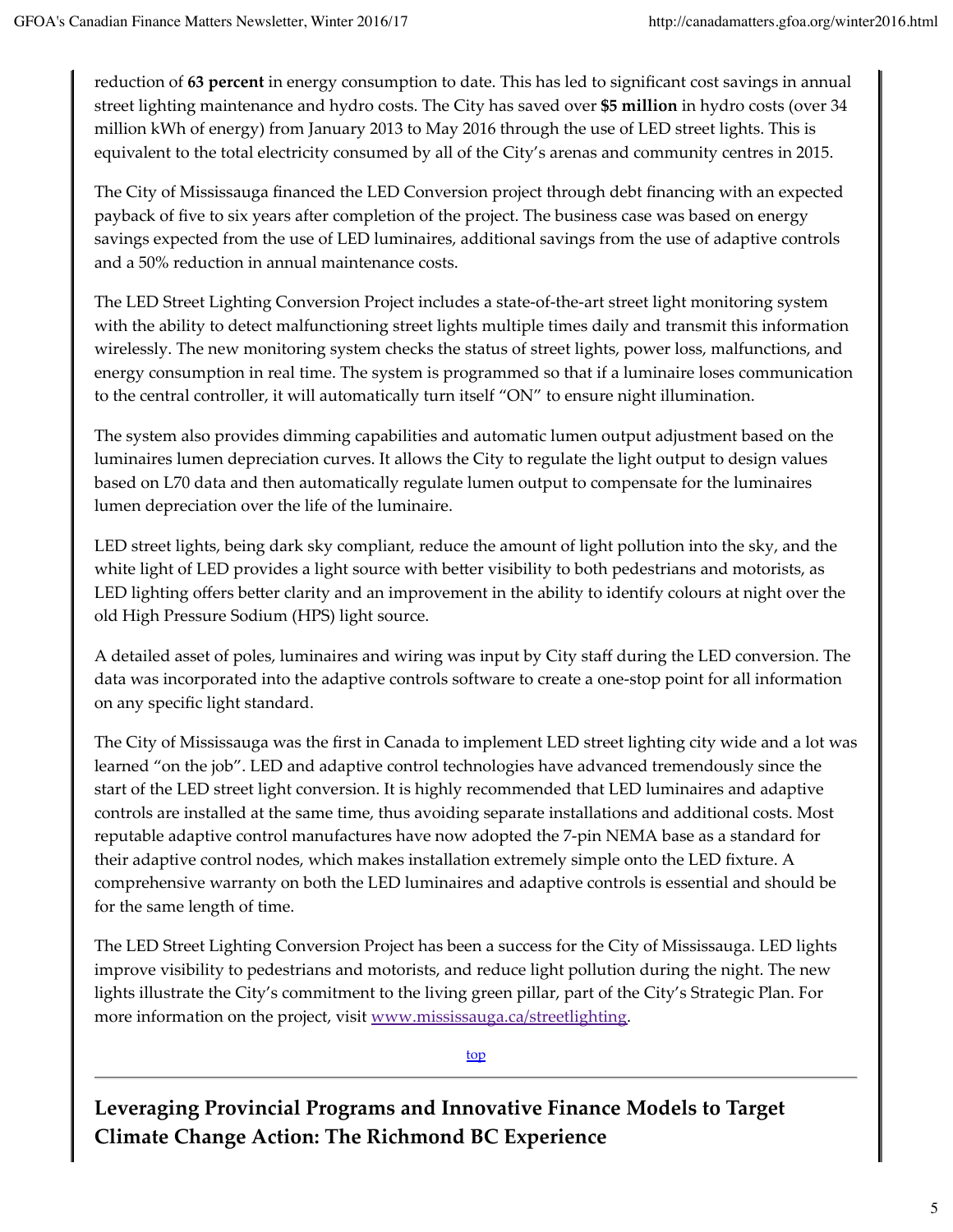Levi Higgs, Corporate Energy Manager, City of Richmond, *Ihiggs@richmond.ca; Peter Russell, Senior Manager, Sustainability* and District Energy, City of Richmond, prussell2@richmond.ca; Alen Postolka, District Energy Manager, City of Richmond, apostolka@richmond.ca

In light of recent adoptions of provincial climate action plans and announcements regarding the introduction of carbon taxes or cap and trade systems across Canada, this article aims to highlight how the City of Richmond has capitalized on opportunities created by its greenhouse gas (GHG) reduction commitments.

Richmond, BC is a culturally diverse and geographically unique community situated on Canada's west coast in Metro Vancouver. The city is 20 minutes from Downtown Vancouver, 25 minutes from the US border, and is home to the Vancouver International Airport. Richmond is a growing community with over 209,000 residents, with a vibrant arts and culture community and strong economic business sector.

Guided by the City's 2041 Official Community Plan and the BC Climate Action Charter, the City of Richmond is working to reduce community energy use and greenhouse gas (GHG) emissions. As a signatory to the BC Climate Action Charter, the City receives the Provincial carbon tax (currently \$30/ton of CO2e) it pays on fuels and natural gas returned as a grant to support corporate and community GHG emissions reduction projects. Since 2008 the City has segregated this annual grant funding into a provisional account to be used for initiatives, such as EnergySave Richmond and other programs highlighted later in this article.

#### **EnergySave Richmond**

EnergySave Richmond (ESR), launched in 2013, includes a suite of programs to help residents and businesses act on energy savings opportunities, build capacity to undertake best practices, and access incentives to reduce greenhouse gas emissions. All of these programs have been funded through contribution agreements with regional utility companies and/or City funds received from the carbon tax grant program.

One of the more innovative programs of EnergySave is the Richmond Carbon Market. The program was envisioned as a means to help the City maintain its carbon neutral operations commitment, as part of the Climate Action Charter, while supporting local businesses to reduce GHG emissions in their operations. To achieve and maintain its carbon neutrality goal, the City has focused on reducing GHG emissions generated from its own operations first. Where corporate emissions currently can't be avoided, the City will look to develop internal credits and purchase carbon credits from local projects. Through its focused efforts, the City has achieved carbon neutral corporate operations since 2013, and plans to maintain this commitment into the future.

The City's carbon neutral commitment and Council's desire to see any funding used for the purchase of carbon credits remain in the community, led it to develop the Richmond Carbon Market. By directing investments back into the community, where they originate, it is expected that these investments will translate to a fourfold investment in capital projects and/or GHG emissions reduction measures. The program began through an expression of interest for community projects that met Provincial protocols and carbon credit funding criteria. During the initial call for projects, four proponents responded. The City has committed to spend up to \$80,000 in support funding for these community projects, which are estimated to achieve up to 3,200 tonnes of GHG emissions reductions annually once completed.

To ensure sufficient incentive to develop a local carbon market was available, a price of \$25 a tonne was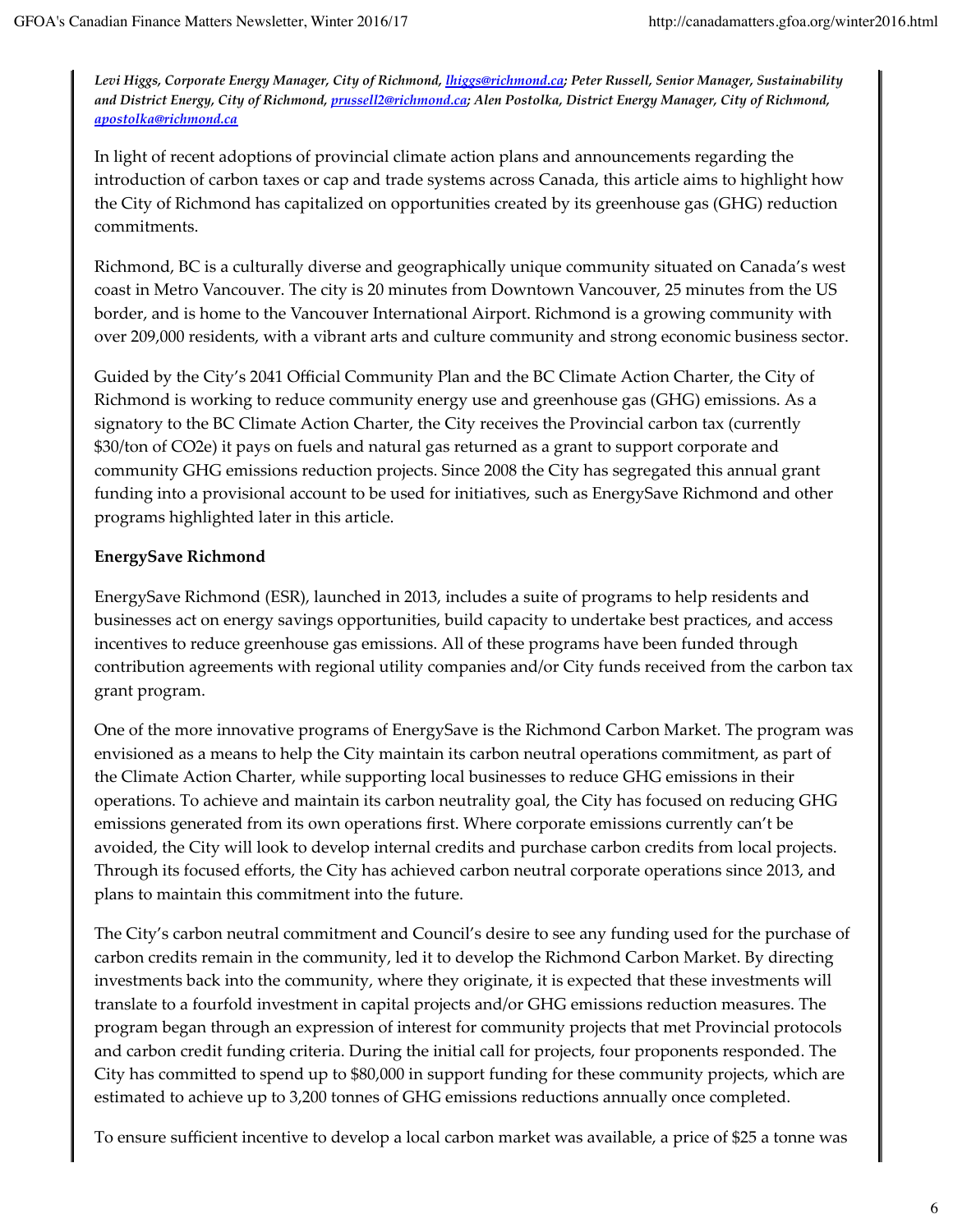offered for projects delivering between 75 to 2,000 tonnes of CO2e offsets. For projects over 2,000 tonnes, current market prices (currently approximately \$15 a tonne) will be used as minimum value with added community benefits to be evaluated (e.g., improved ecosystem health, enhanced wildlife habitats, and renewable energy generation), potentially increasing the price for this size of project to \$25 a tonne. The credits that the City will purchase, regulated by Provincial government protocol, are not transferable, and can only be used to reduce the City's own corporate carbon emissions footprint. Further project documentation and quantification costs would be required if proponents wish to sell their carbon credits in a national or international market.

Another pillar of the EnergySave Richmond initiative is the Richmond Building Energy Challenge. Launched in 2014, the Challenge is a friendly competition between businesses and multi-family buildings to reduce energy use. Through the program, the City of Richmond provides training, services and tools for building owners, managers and operators to reduce energy spending and emissions in their facilities. All commercial, industrial and multi-family buildings are eligible. The program is generously supported by regional utility providers and the City of Richmond. Thirty-four organizations with more than 50 buildings and 7 million square feet of property have participated in the Challenge to date. Through these businesses collectively, energy use has been reduced by 7.5% and GHG emissions by 13.5% over the last baseline year. Leaders in the program were recently recognized at a Council meeting for their successes achieved.

Other programs that are part of the ESR initiative include: climate smart training for local businesses, a smart thermostat incentive program for homes, and a smart water fixture replacement program for businesses.

#### **District Energy**

The City recently received international recognition for leadership in developing district energy systems that reduce carbon emissions, while delivering affordable and reliable heating and cooling. District energy is self-sustaining in Richmond; all capital and operating expenses are covered by fees paid by customers, ensuring funding availability for other community projects. Current systems in place include the Alexandra District Energy Utility, which uses geo-exchange technology to provide heating and cooling to connected buildings, and the Oval Village District Energy Utility, which at build out will use heat recovered from sewers to provide heating energy to connected buildings. The Oval Village system was delivered through a concession agreement with Corix Utilities whereby Corix funds, designs, builds and operates the system. Both utilities are owned by the City's recently established and wholly-owned municipal corporation, the Lulu Island Energy Company. Future expansion plans will be delivered under this model. In accordance with the BC Provincial utility regulations, the City, through the Lulu Island Energy Company, regulates customer rates and approves new services areas.

Taking direct climate action through a variety of means has a number of benefits, including reducing costs, developing local economic opportunities and helping to address climate change. Richmond's suite and variety of initiatives represent a comprehensive approach to help realize these benefits. Although the future holds a multitude of challenges associated with climate change, the City is committed to continuing to work to enhance Richmond's overall sustainability, to expand opportunities for energy savings, and to be a leader in municipal climate action.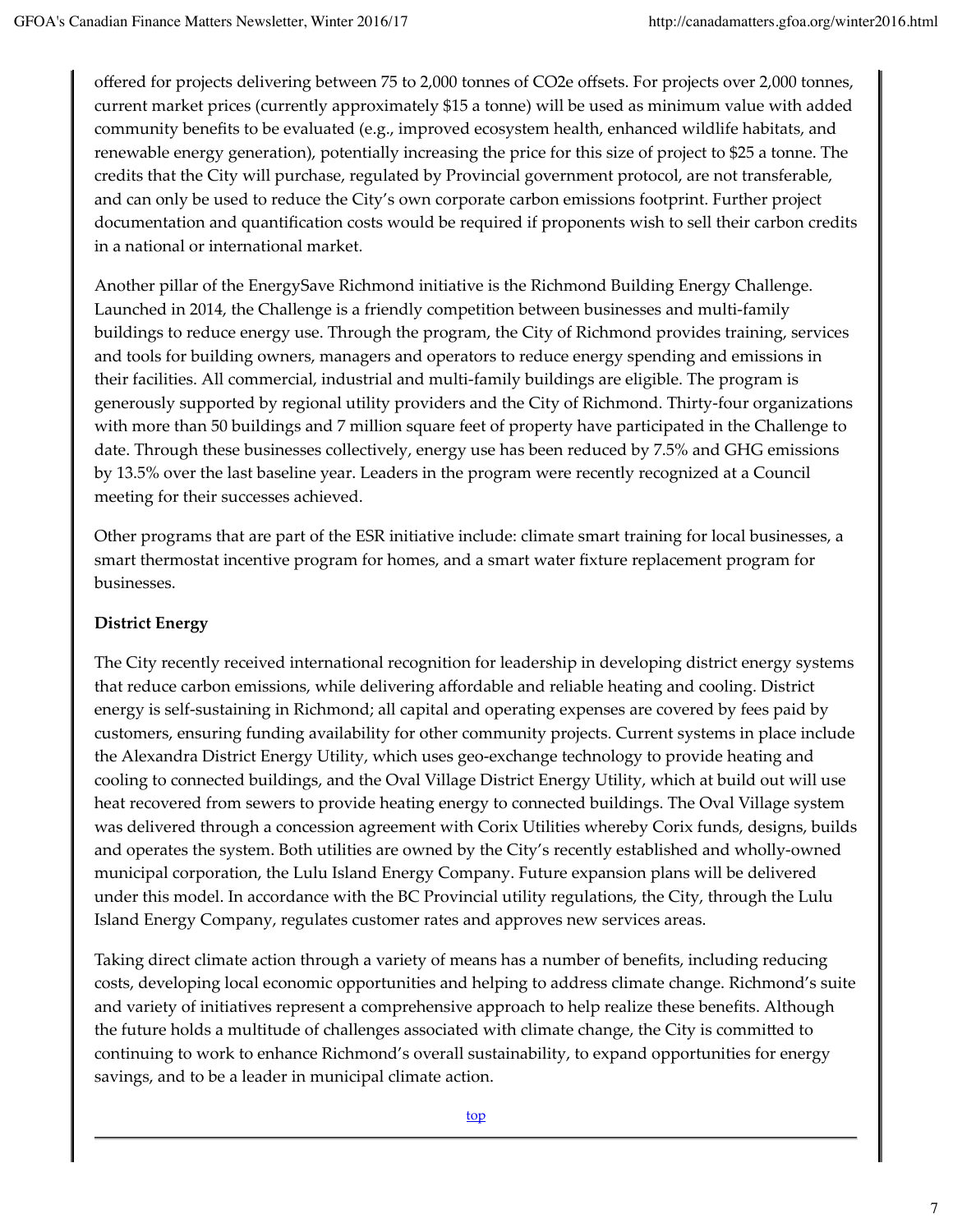## Understanding the Complexities, Influences and Approaches to Municipal **Energy Budgeting**

Ian Chalmers, Senior Account Representative, WattsWorth Analysis Inc. (London, Ontario), ichalmers@wattsworth.com

With energy costs on the rise and budgets facing increasing scrutiny, it has never been more important to forecast accurate municipal energy budgets. Provincial downloading of costs to municipalities has raised the awareness of all budget components, and energy costs are no exception. Ian Chalmers from WattsWorth Analysis Inc., a long established boutique consultancy based in London, Ontario specializing in advising municipalities and large industrial users on energy procurement and billing, discusses the various approaches involved and some of the market influences.

#### **Energy Procurement Approaches**

What options do you have and what considerations should be borne in mind for municipalities when budgeting future energy (electricity and natural gas) costs? Hedging electricity and natural gas has been an option open to most provincial municipalities for many years. It can and often does play a role in responsible procurement strategies, but knowing if and when to hedge is the key, along with how much. All of these considerations must be taken into account and balanced by a municipality's appetite (or lack of) for risk. Hedging should be viewed as a risk management tool to secure cost certainty for all, or a portion, of your energy needs and not necessarily as a means to strictly "beat the market". Natural gas pricing has been less predictable over the past several years. While natural gas costs typically range from 20-30% of electricity costs for many municipalities, hedges may provide these accounts with an opportunity to reduce annual volatility.

With demand peaks being a concern in several provinces, there are opportunities to save by shifting load. For example, Quebec has interruptible electricity options that allow Quebec Hydro to curtail loads when required, and Ontario has introduced Time of Use (TOU) rate structures with a growing gap between on and off peak prices. Accounts on TOU plans should be analyzed against alternative rates, and the possibility of shifting or eliminating loads to reduce overall costs should be examined. Many municipalities are utilizing recognized energy auditing firms to first target their largest consuming accounts looking to improve energy efficiency, control usage and garner savings.

#### **Energy Utility Budgeting and Market Influences**

The breakdown of market prices for both energy sources varies from province to province, but it is their relentless rise that is the main cause for concern. This makes it vital for municipalities to ensure they are adequately covered for every contingency in their budgets. This approach to municipal budgeting is influenced by various factors requiring consideration when setting the coming year's operating utility budget.

Electricity prices are driven primarily by factors within each province. However, natural gas prices are influenced by North American prices and increasingly by world prices. Natural gas commodity pricing has decreased due to fracking and horizontal drilling technologies for oil and natural gas, thus increasing North American supplies. This price decrease may be jeopardized with the introduction of LNG (liquefied natural gas) export terminals which are eliminating a previously land locked natural gas market in North America and exposing it to global pricing.

The weather and its relative unpredictability is a very significant influence and driver of market prices.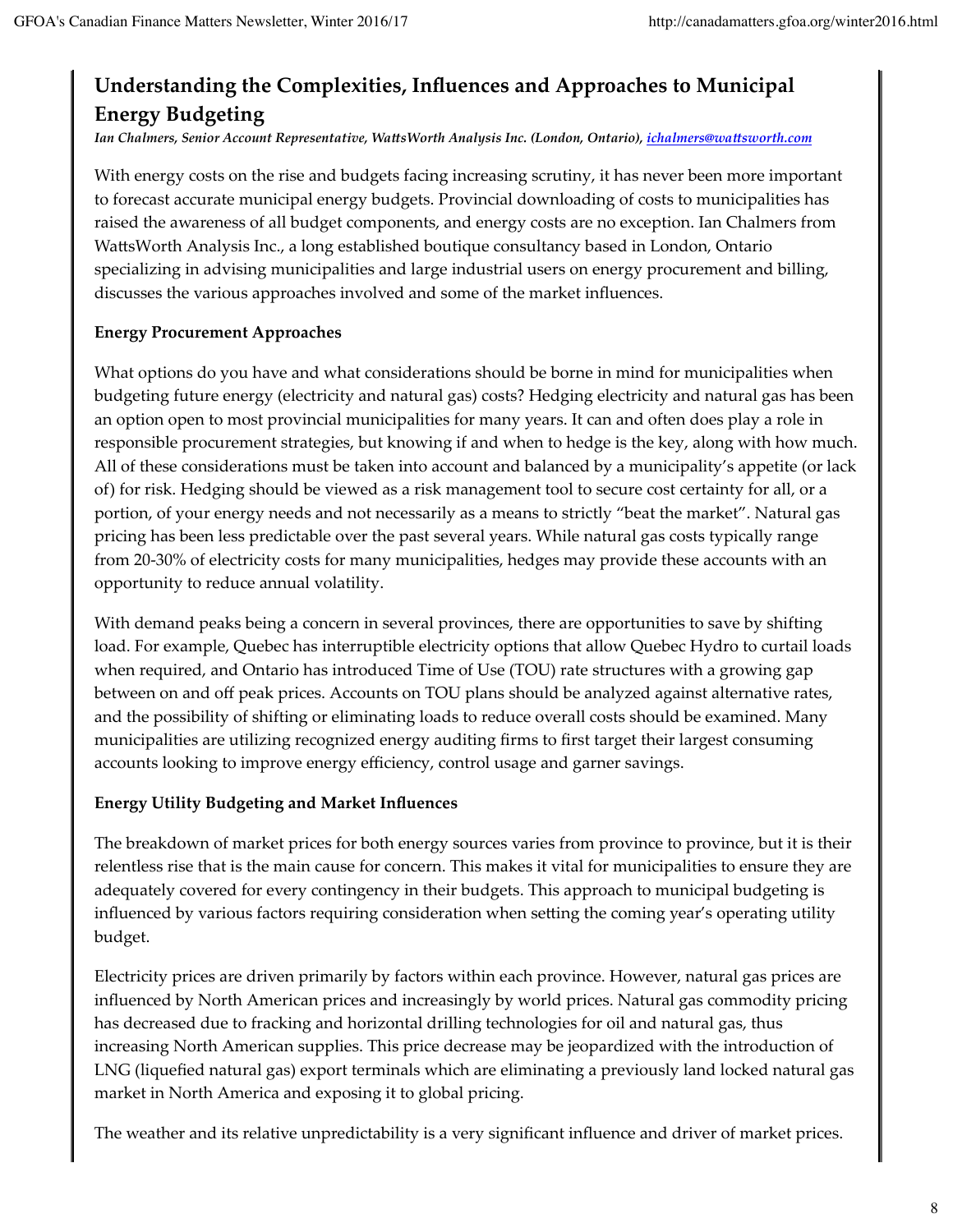Summer heat contributes to air conditioning load peaks and cold winter weather contributes to heating load peaks. Extreme temperatures only exacerbate the peaks, increasing supply costs. Match this with either an abundance or scarcity of supply of either electricity or natural gas and you have the complicated mix that is the Canadian energy market. The varied temperatures seen year over year in recent times does not allow for simply taking the previous year's consumption values and building in a simple price adder. Therefore, normalized weather patterns should be taken into account when establishing forward-looking energy budgets, and facility manager expertise should be utilized to gain insight into potential load fluctuations (e.g., reduced electricity consumption from an LED lighting retrofit).

Accurately forecasting future commodity market prices and doing this efficiently is an art in itself and nobody has a crystal ball. Pulling all factors into the equation including past trends, future forecasts, likely variances and unpredictable influences is a skilled and very key part of the process. Getting this right is vital; getting it wrong can be costly.

The markets themselves vary between provinces but they are all driven by market forces both global and local and the push and pull of supply and demand. Their unpredictability and the ability for commodity prices to rise and fall present a real challenge for municipalities seeking to create budgets that are achievable but take into account every contingency.

#### 2017 Energy Market Trends

As for what is on the horizon for 2017, market trends indicate a steady rise in prices to the consumer, making tight estimating and control of budgets an absolute must. As has been seen recently in Ontario, any changes which financially benefit large consumers ultimately have to be borne by smaller consumers, which include most municipal accounts. The growing concern for greenhouse gases has resulted in many carbon tax or cap and trade programs which could lead to increased costs.

Ontario has eliminated its coal generation and Alberta has announced its intention to do the same over the coming years. This has not come without a cost, as Ontario has experienced significant rate increases as a result of introducing various programs to incentivize green energy. Alberta, which has operated primarily under a merchant generator model, is looking to incentivize green generation economically while reducing its reliance on fossil fuels.

The decision whether to go ahead with additional green energy projects is always going to provoke strong opinions from opposing camps, as seen recently in Ontario. The success of such projects can only be gauged down the line, but while ethically a good idea, the economics, particularly concerning who is paid what for how long, has raised concerns in many quarters. The supply mix which makes up the utilities load is varied and will continue to be so going forward.

top

## Become a Reviewer for the Canadian Award for Financial Reporting

What is the Canadian Award for Financial Reporting Program? The Government Finance Officers Association's Canadian Award for Financial Reporting Program (CAnFR Program) has been promoting the preparation of high quality financial reports since 1986. Sixty-nine governments currently participate in the program. All participants are Canadian municipal governments that follow the standards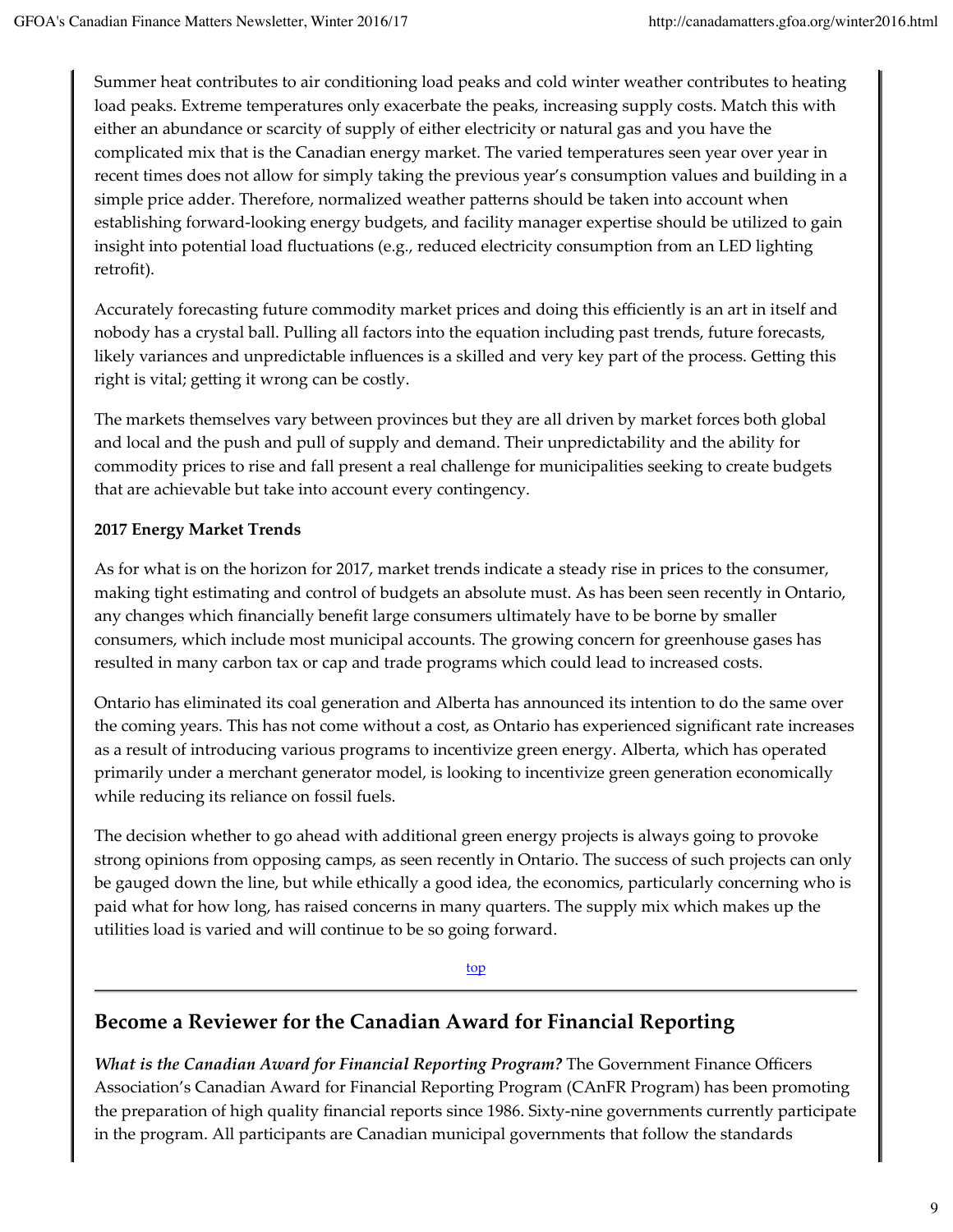promulgated by the Public Sector Accounting Board.

#### **Volunteer to Serve as a Reviewer**

If you are an accountant, auditor, or academic with experience in governmental accounting and financial reporting, you are invited to become a volunteer reviewer for the Canadian Award for Financial Reporting Program.

#### What are the benefits of serving as a volunteer reviewer?

Volunteer reviewers can:

- Be at the forefront of the most recent changes in accounting and financial reporting for local governments,
- Get exposure to a variety of reports from around the country,
- Access a practical way of providing training and development for junior staff without an incremental cost,
- Gain insight into how to improve their own annual financial reports, and
- Achieve professional recognition.

How much time does it take to serve as a reviewer? Reviewers enjoy considerable flexibility regarding the number and type of reports they wish to review. The GFOA has developed a checklist to streamline reviews and save valuable time. The reviewer's checklist is available at the GFOA's website in the CAnFR Program section. GFOA staff is available during normal business hours to answer questions you may have during the review process.

What are the requirements for serving as a reviewer? An individual does not have to be upper management or have significant experience with external financial reporting to serve as a reviewer. The GFOA encourages those with any experience in local government accounting and financial reporting to join in the review process. You are encouraged to use your time as a reviewer as a tool for professional development and educational purposes. In order to become a reviewer, one should possess a solid understanding of GAAP as established by the Public Sector Accounting Board of the Canadian Institute of Chartered Accountants

For more information on the CAnFR Program, visit the CAnFR Program page on GFOA's website. To become a CAnFR Reviewer, complete the **Reviewer's Application Form** and forward it to Jim Phillips at  $CanFR@gfoa.org. Any questions about the program or becoming a reviewer can also be addressed to$ </u> Jim Phillips.

#### top

## 2017 GFOAWC Annual Conference

The Government Finance Officers Association of Western Canada's annual conference will be held in Regina from September 13 thru September 15. For more information, visit the GFOAWC's website.

top